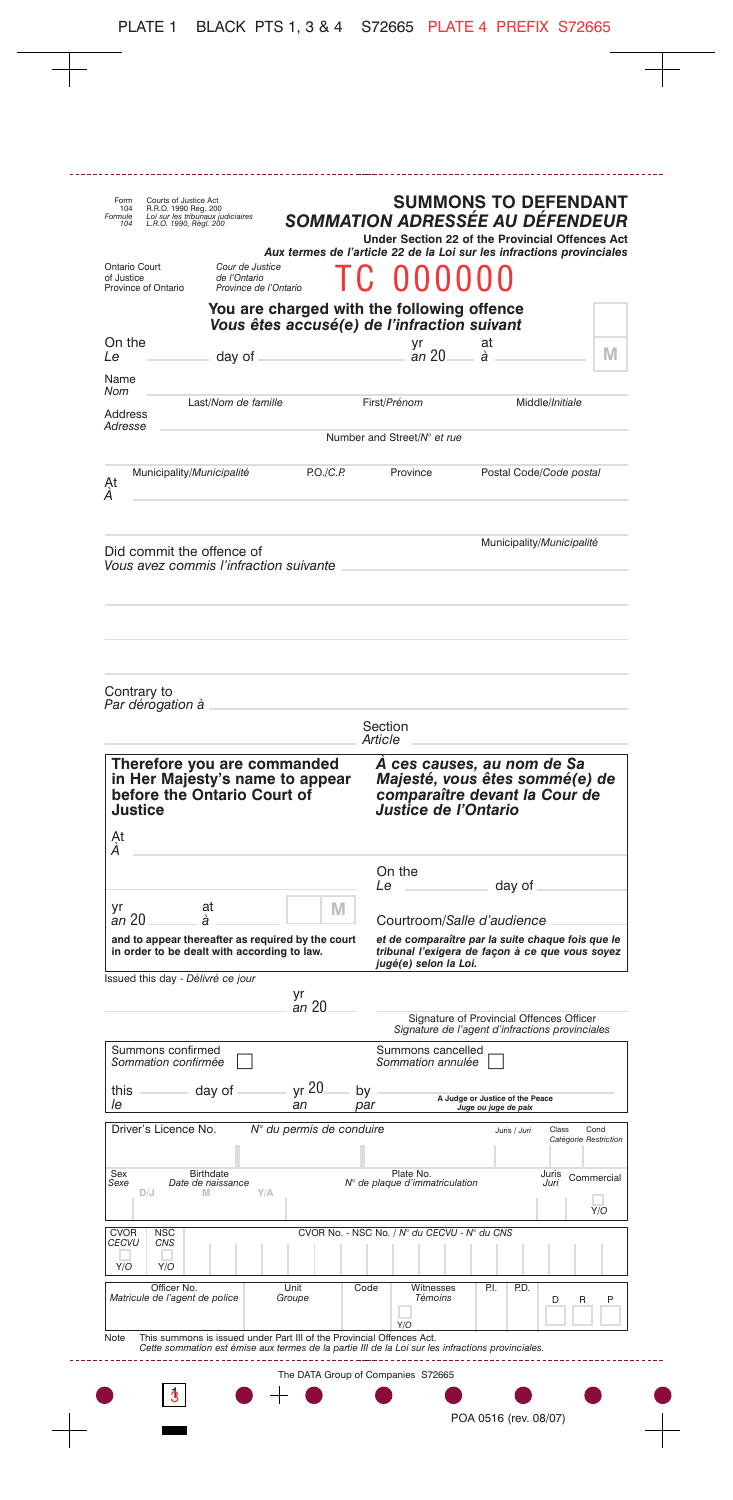| Form<br>104<br><sup>E</sup> ormule<br>104 | Courts of Justice Act<br>R.R.O. 1990 Reg. 200<br>Loi sur les tribunaux judiciaires<br>L.R.O. 1990, Règl. 200 |                                                                                               | SOMMATION ADRESSÉE AU DÉFENDEUR<br>Aux termes de l'article 22 de la Loi sur les infractions provinciales                                                                   |         | Under Section 22 of the Provincial Offences Act                                                                               |         | <b>SUMMONS TO DEFENDANT</b>                                                                 |                       |                   |
|-------------------------------------------|--------------------------------------------------------------------------------------------------------------|-----------------------------------------------------------------------------------------------|----------------------------------------------------------------------------------------------------------------------------------------------------------------------------|---------|-------------------------------------------------------------------------------------------------------------------------------|---------|---------------------------------------------------------------------------------------------|-----------------------|-------------------|
| Ontario Court<br>of Justice               | Province of Ontario                                                                                          | Cour de Justice<br>de l'Ontario<br>Province de l'Ontario                                      |                                                                                                                                                                            |         |                                                                                                                               |         |                                                                                             |                       |                   |
|                                           |                                                                                                              |                                                                                               | You are charged with the following offence<br>Vous êtes accusé(e) de l'infraction suivant                                                                                  |         |                                                                                                                               |         |                                                                                             |                       |                   |
| On the<br>Le                              |                                                                                                              | day of                                                                                        |                                                                                                                                                                            |         | yr<br>an 20                                                                                                                   | at<br>à |                                                                                             |                       | M                 |
| Name<br>Nom                               |                                                                                                              |                                                                                               |                                                                                                                                                                            |         |                                                                                                                               |         |                                                                                             |                       |                   |
| Address<br>Adresse                        |                                                                                                              | Last/Nom de famille                                                                           |                                                                                                                                                                            |         | First/Prénom                                                                                                                  |         |                                                                                             | Middle/Initiale       |                   |
|                                           |                                                                                                              |                                                                                               |                                                                                                                                                                            |         | Number and Street/N° et rue                                                                                                   |         |                                                                                             |                       |                   |
| Ąt<br>А                                   | Municipality/Municipalité                                                                                    |                                                                                               | PO./C.P.                                                                                                                                                                   |         | Province                                                                                                                      |         | Postal Code/Code postal                                                                     |                       |                   |
|                                           | Did commit the offence of                                                                                    | Vous avez commis l'infraction suivante                                                        |                                                                                                                                                                            |         |                                                                                                                               |         | Municipality/Municipalité                                                                   |                       |                   |
| Contrary to                               | Par dérogation à                                                                                             |                                                                                               |                                                                                                                                                                            |         |                                                                                                                               |         |                                                                                             |                       |                   |
|                                           |                                                                                                              |                                                                                               |                                                                                                                                                                            | Article | Section                                                                                                                       |         |                                                                                             |                       |                   |
| Justice<br>At<br>А                        |                                                                                                              | Therefore you are commanded<br>in Her Majesty's name to appear<br>before the Ontario Court of |                                                                                                                                                                            |         | A ces causes, au nom de Sa<br>Majesté, vous êtes sommé(e) de<br>comparaître devant la Cour de<br>Justice de l'Ontario         |         |                                                                                             |                       |                   |
|                                           |                                                                                                              |                                                                                               |                                                                                                                                                                            |         | On the<br>Le                                                                                                                  |         | day of                                                                                      |                       |                   |
| γr<br>an 20                               |                                                                                                              | at<br>à                                                                                       | M                                                                                                                                                                          |         | Courtroom/Salle d'audience                                                                                                    |         |                                                                                             |                       |                   |
|                                           |                                                                                                              | in order to be dealt with according to law.                                                   | and to appear thereafter as required by the court                                                                                                                          |         | et de comparaître par la suite chaque fois que le<br>tribunal l'exigera de façon à ce que vous soyez<br>jugé(e) selon la Loi. |         |                                                                                             |                       |                   |
|                                           | Issued this day - Délivré ce jour                                                                            |                                                                                               | yr                                                                                                                                                                         |         |                                                                                                                               |         |                                                                                             |                       |                   |
|                                           |                                                                                                              |                                                                                               | an 20                                                                                                                                                                      |         |                                                                                                                               |         | Signature of Provincial Offences Officer<br>Signature de l'agent d'infractions provinciales |                       |                   |
|                                           | Summons confirmed<br>Sommation confirmée                                                                     |                                                                                               |                                                                                                                                                                            |         | Summons cancelled<br>Sommation annulée                                                                                        |         |                                                                                             |                       |                   |
| this                                      |                                                                                                              | day of                                                                                        | yr 20                                                                                                                                                                      | by      |                                                                                                                               |         | A Judge or Justice of the Peace                                                             |                       |                   |
| le                                        | Driver's Licence No.                                                                                         |                                                                                               | an<br>N° du permis de conduire                                                                                                                                             | par     |                                                                                                                               |         | Juge ou juge de paix<br>Juris / Juri                                                        | Class                 | Cond              |
|                                           |                                                                                                              |                                                                                               |                                                                                                                                                                            |         |                                                                                                                               |         |                                                                                             | Catégorie Restriction |                   |
| Sex<br>Sexe                               | D/J                                                                                                          | Birthdate<br>Date de naissance<br>M<br>Y/A                                                    |                                                                                                                                                                            |         | Plate No.<br>N° de plaque d'immatriculation                                                                                   |         |                                                                                             | Juris<br>Juri         | Commercial<br>Y/O |
| <b>CVOR</b><br>CECVU                      | <b>NSC</b><br><b>CNS</b>                                                                                     |                                                                                               |                                                                                                                                                                            |         | CVOR No. - NSC No. / N° du CECVU - N° du CNS                                                                                  |         |                                                                                             |                       |                   |
| Y/O                                       | Y/O                                                                                                          |                                                                                               |                                                                                                                                                                            |         |                                                                                                                               |         |                                                                                             |                       |                   |
|                                           | Officer No.<br>Matricule de l'agent de police                                                                |                                                                                               | Unit<br>Groupe                                                                                                                                                             |         |                                                                                                                               |         | Copie du défendeur                                                                          | Defendant's Copy      |                   |
| Note                                      |                                                                                                              |                                                                                               | This summons is issued under Part III of the Provincial Offences Act.<br>Cette sommation est émise aux termes de la partie III de la Loi sur les infractions provinciales. |         |                                                                                                                               |         |                                                                                             |                       |                   |
|                                           | 2                                                                                                            |                                                                                               |                                                                                                                                                                            |         |                                                                                                                               |         |                                                                                             |                       |                   |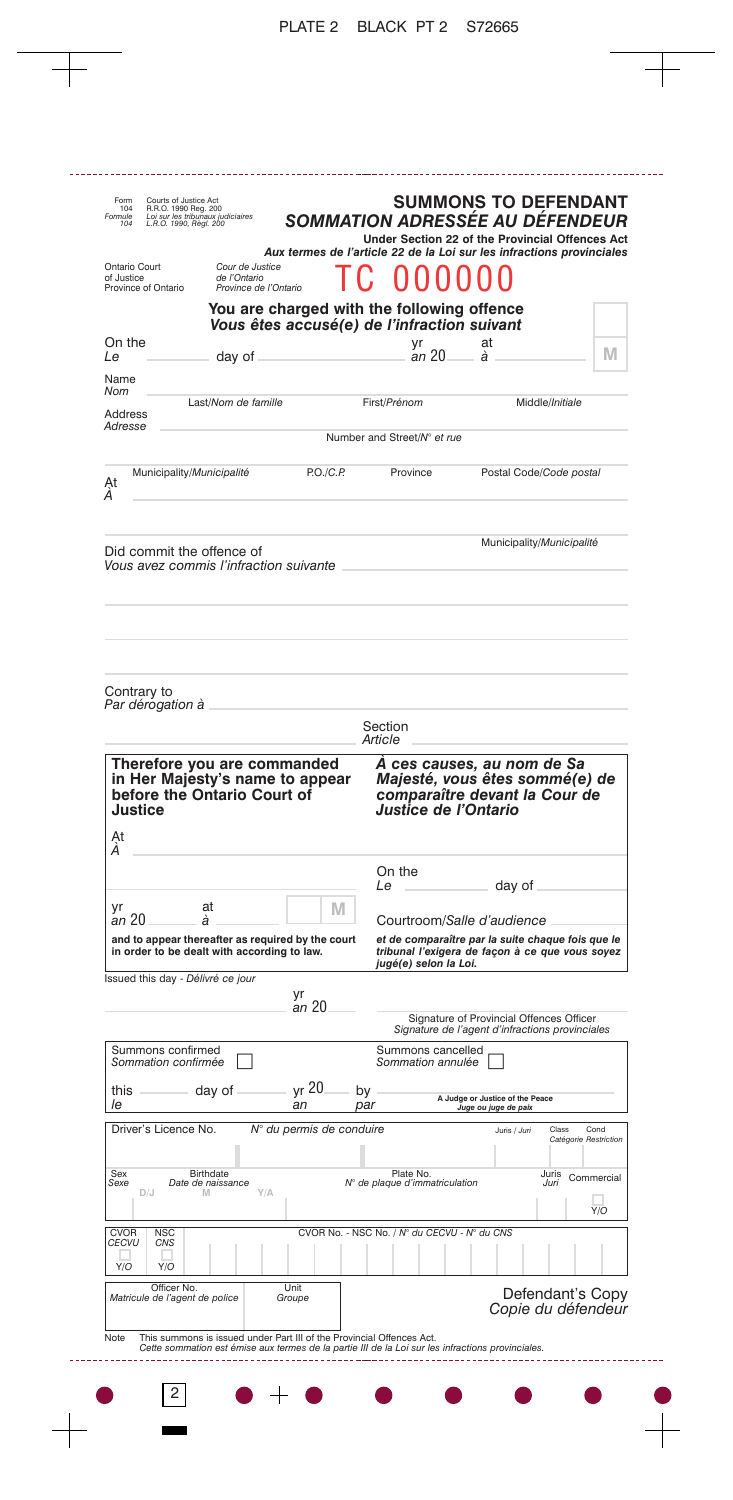| <b>Affidavit of Service of Summons Under Section</b><br>26(6) of the Provincial Offences Act<br>R.R.O. 1990, Reg. 200<br>Ontario Court<br>of Justice |  |
|------------------------------------------------------------------------------------------------------------------------------------------------------|--|
|                                                                                                                                                      |  |
| a provincial offences officer make oath and say as follows, that on the                                                                              |  |
|                                                                                                                                                      |  |
| the summons in the manner indicated below:<br>(Check one)<br>by delivering it personally on the defendant<br>(a)                                     |  |
| I could not conveniently find the defendant and left the summons for<br>(b)<br>him/her at his/her last known or usual place of abode with            |  |
| $\sim$ and $\sim$ and $\sim$                                                                                                                         |  |
| inmate thereof who appeared to be at least sixteen years of age.                                                                                     |  |
| Signature                                                                                                                                            |  |
| Div.<br>No.                                                                                                                                          |  |

----

A Justice of the Peace / Commissioner for Taking Affidavits

 $\bullet$  . The set of  $\bullet$ 

D

 $\bullet$ 

 $\qquad \qquad \bullet$ 

4

. . . . . .

44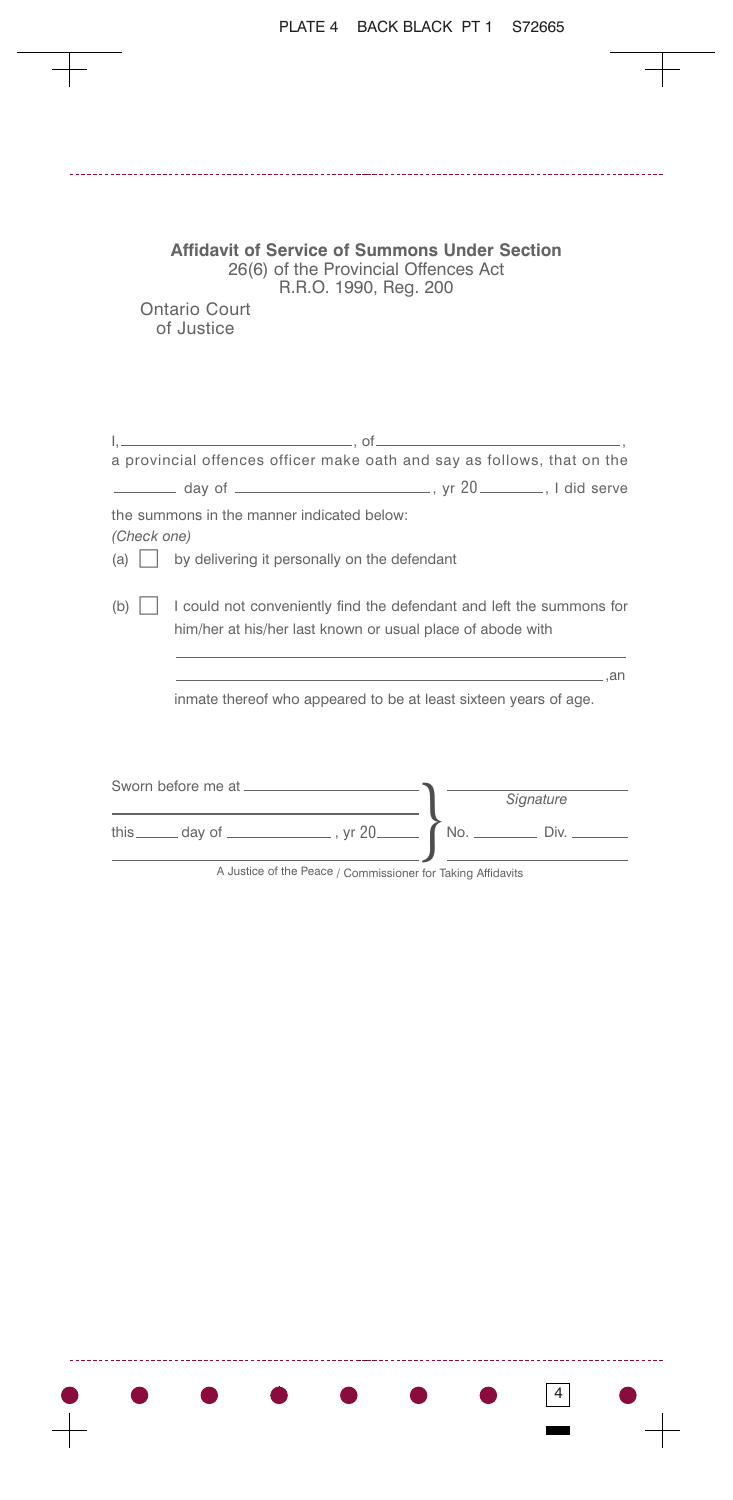## **Note to Defendant**

You may appear personally, by agent or by counsel.

If you do not appear:

- a) the court may issue a warrant for your arrest, or
- b) your trial may proceed in your absence and evidence be taken, and
- c) if you are convicted, you could be sentenced in your absence, and
- d) depending on the offence of which you have been convicted, you could be sentenced to jail and a warrant issued for your arrest

If you do appear:

- a) the trial may proceed; or
- b) you, or the prosecutor, may ask the court to adjourn your case to another date. The court may grant or refuse such a request.

## *Remarque à l'adresse du prévenu*

*Vous pouvez comparaître personnellement, par mandataire, ou par un avocat.*

*Si vous ne comparaissez pas:*

- *a) le tribunal peut émettre un mandat d'arrestation à votre encontre,*
- *b) votre procès peut se dérouler en votre absence et des témoignages entendus,*
- *c) si vous êtes reconnu(e) coupable, votre peine pourrait être prononcée en votre absence,*
- *d) selon l'infraction pour laquelle vous avez été condamné(e), vous pourriez recevoir une peine d'emprisonnement et un mandat d'arrestation pourrait être émis à votre encontre.*

*Si vous comparaissez:*

- *a) le procès peut être tenu; ou*
- *b) vous pouvez, vous ou le poursuivant, demander au tribunal un ajournement. Le tribunal peut accorder ou refuser cette demande.*

**For information on access to Ontario courts** For persons with disabilities, call **1-800-387-4456 Toronto Area 416-326-0111**



**Pour plus de renseignements sur l'accès des personnes handicapées** Aux tribunaux de l'Ontario, composez le **1-800-387-4456 Région de Toronto 416-326-0111**

5